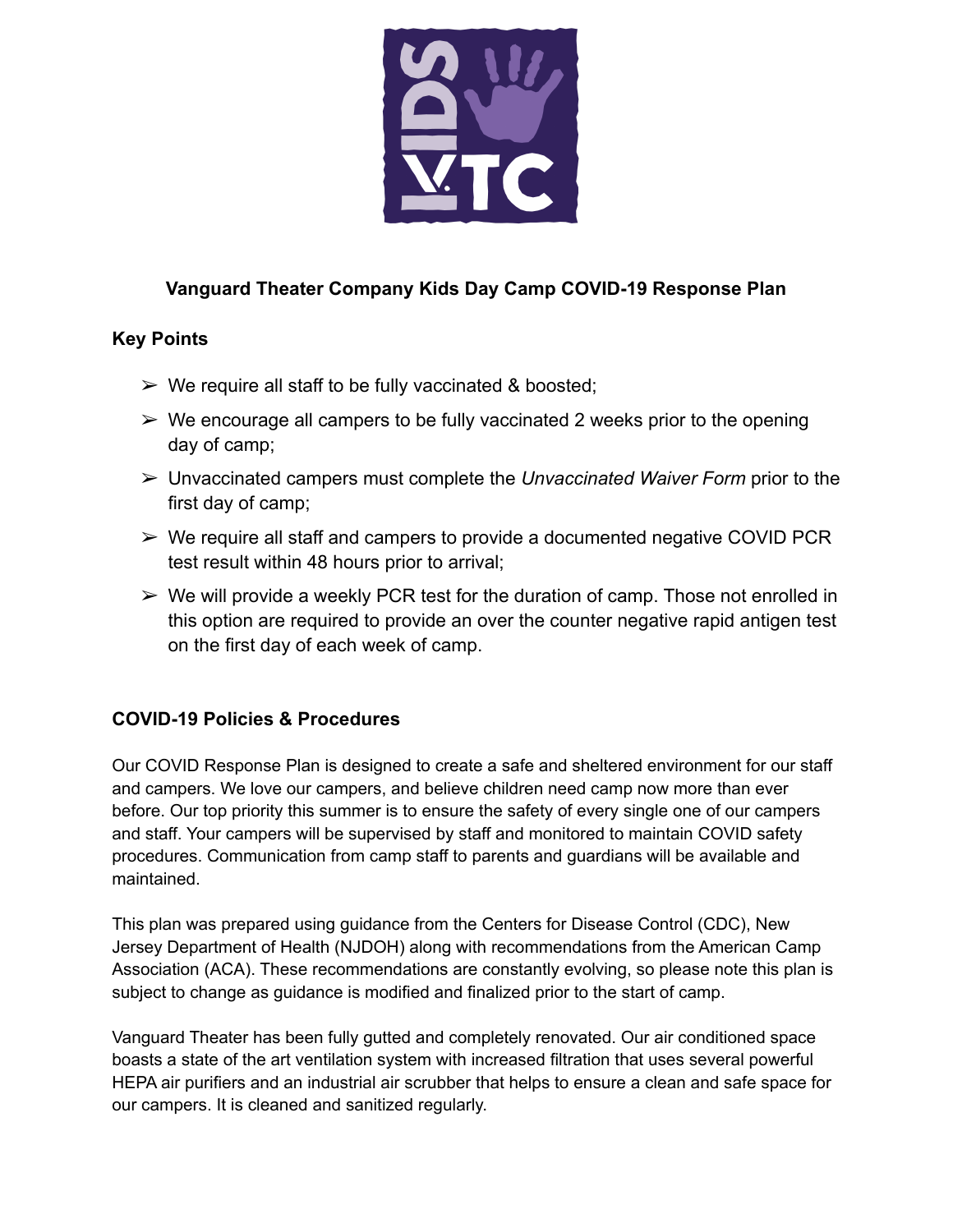The CDC recommends everyone 5 years and older should get the Covid-19 vaccine to help protect against the virus. The CDC defines fully vaccinated as a person who has received their primary series of COVID vaccines and recommends that everyone 12 and up should receive a booster shot after their primary vaccination series.

The NJ State Health Department encourages youth camp communities to remain vigilant as the virus remains among us, and to take steps to minimize its impact among camp communities.

People are considered fully vaccinated 2 weeks after their last dose of their vaccination series.

The CDC and State of NJ guidelines no longer require masks and social distancing for those who have been fully vaccinated. Unvaccinated campers are required to complete the UNVACCINATED CAMPER WAIVER FORM. All campers have the option to remain masked, and will receive support if they choose to do so.

Any person with pre-existing conditions should consult with their physicians before attending camp.

VTC has contracted with QDx labs to administer weekly COVID PCR tests on the first day of each week of camp. This test is covered by most insurance plans. If you opt not to take advantage of this service, you must provide a negative rapid antigen test.

This plan was prepared using guidance from the New Jersey Department of Health (NJDOH), Centers for Disease Control (CDC), and the American Camp Association (ACA).

**Please note, due to the dynamic nature of this virus, this plan is subject to change as State and Federal guidance is modified.**

# **Heath Protocols**

#### *Before Camp*

Unvaccinated campers are required to present a documented negative PCR test result within 48 hours or an over the counter negative rapid antigen test within 5 hours of the first day of camp. Vaccinated campers are required to supply proof of vaccination.

Any camper with pre-existing conditions should consult with their pediatrician before attending camp.

#### *Campers & Families*

- $\triangleright$  Should check the temperature of their camper every morning before coming to camp
- $\triangleright$  Campers should stay home when feeling unwell
- $\triangleright$  Families should report exposure to a Covid-19 positive individual or anyone displaying Covid-19 symptoms to VTC Kids Camp staff. Symptoms include: cough fever, shortness of breath, loss of smell/taste, muscle aches, sore throat, diarrhea, headaches, and fatigue